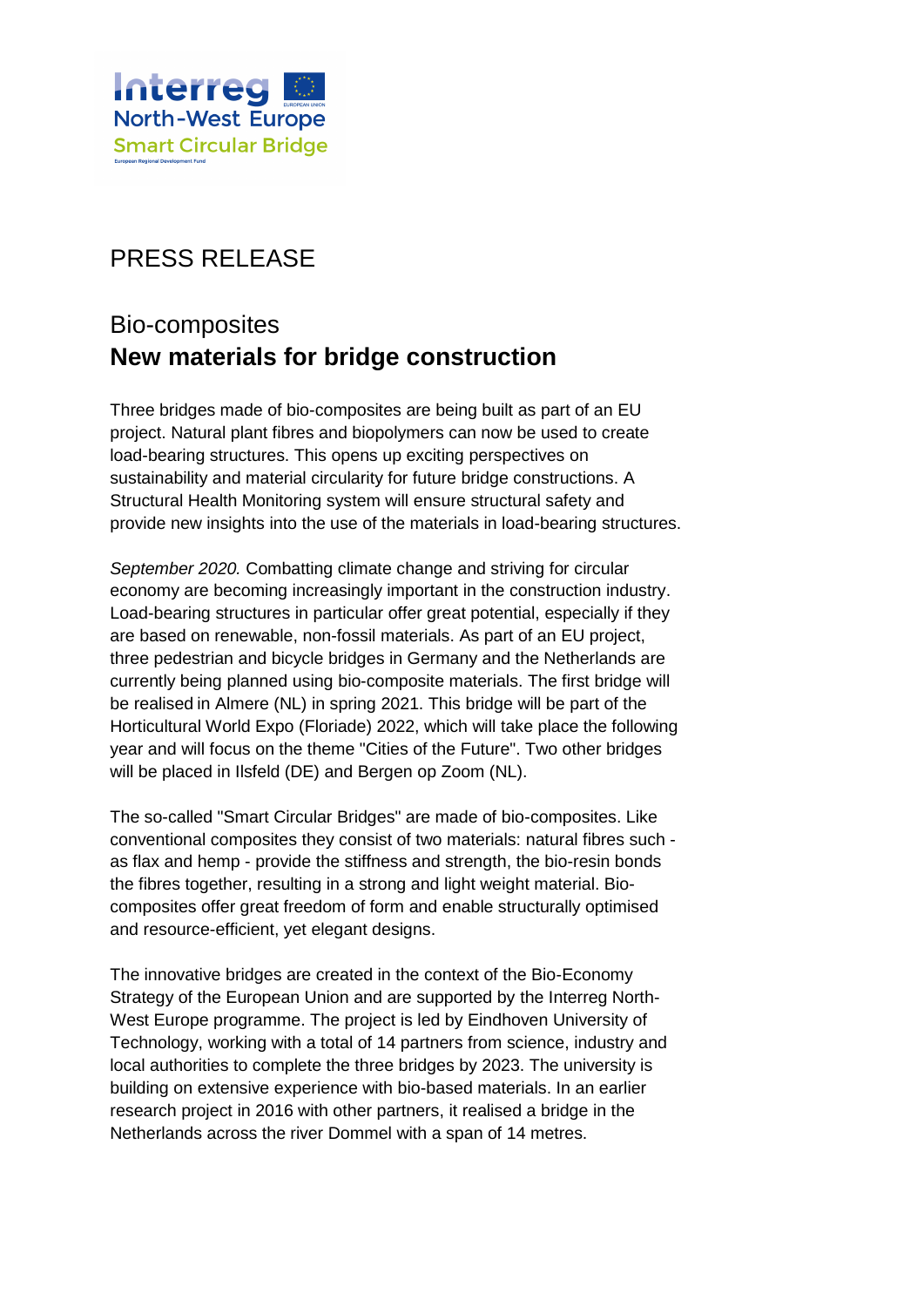A sophisticated monitoring system is used in the Smart Circular Bridges. By using optical fibre sensors (FBG-s), the structure and its material condition and also its level of structural safety is constantly monitored. The Structural Health Monitoring system detects structural changes and possible material degradation such as fatigue. It can give an early warning, in case pre-set limits are reached. The in situ collected data of the bridges in the project will be compared to extensive research and laboratory test data, (using accelerated weathering and creep deformation tests). The monitoring system collects information on mechanical response, dimensional changes as well as environmental effects such as temperature and humidity. By combining the laboratory tests with constant in situ monitoring data, not only the highest level of safety for use is guaranteed, but also extensive valuable information is collected for the planning and optimisation of further bridges and other structures.

To achieve maximum material circularity, the recovering of the materials from the bio-composites is part of the research. The project uses renewable resources in an innovative way. Beyond bridge construction, it demonstrates the potential of a climate-friendly bio-economy in the construction industry.

[Scope of text: approx. 3,400 characters including spaces].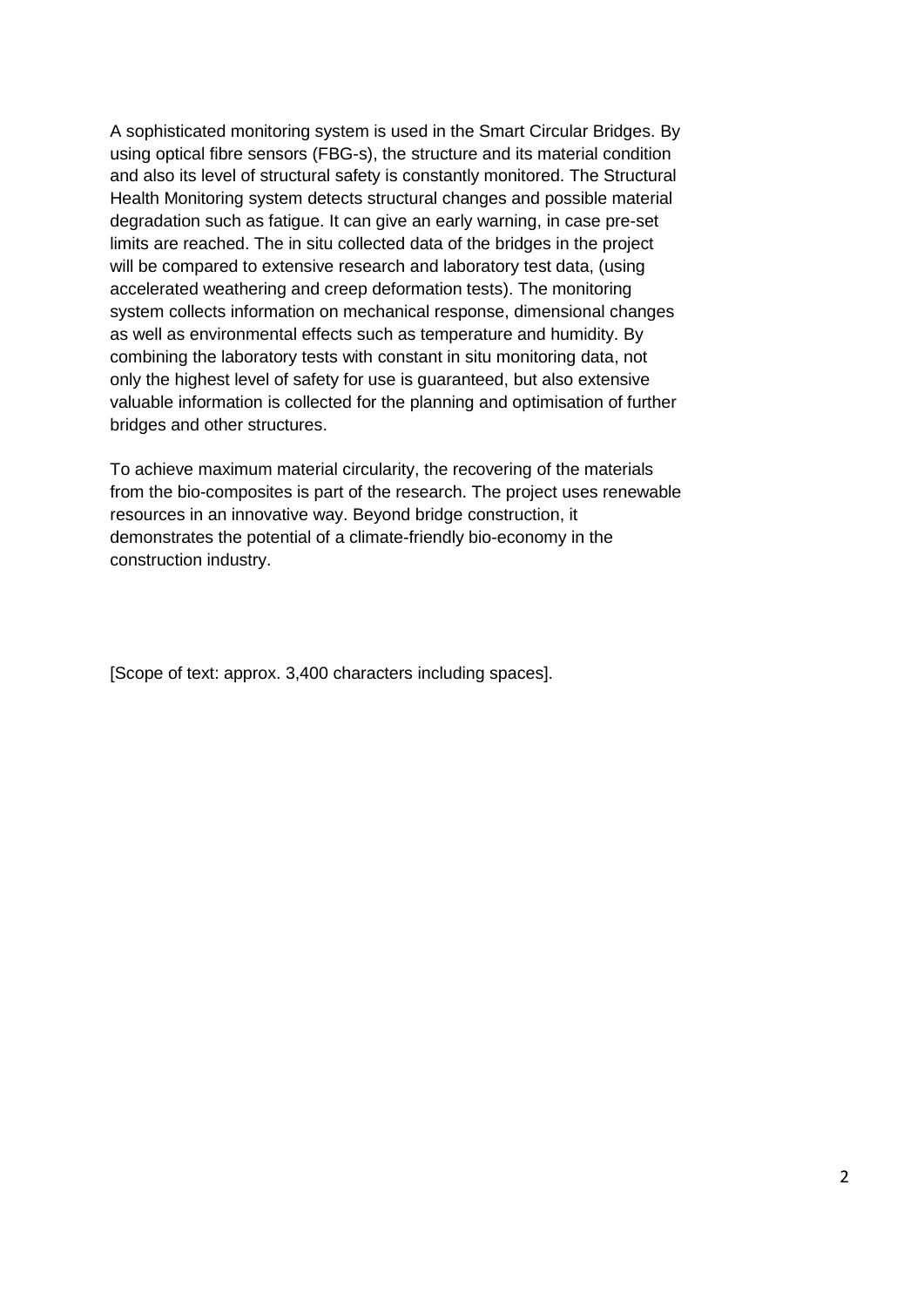### **Further information:**

<https://www.nweurope.eu/smartcircularbridge>

### **Smart Circular Bridge Partners involved**

- TU/e Eindhoven University of Technology (NL)
- KU Leuven (BE)
- FiberCore Europe BV (NL)
- 24SEA BVBA (BE)
- Sub-partner: Com&Sens BVBA (BE)
- VolkerInfra (NL)
- Lineo groupe NatUp fibres (FR)
- University of Stuttgart (DE)
- Centre of Expertise Biobased Economy (NL)
- Vrije Universiteit Brussel (BE)
- Gemeente Bergen Op Zoom (NL)
- Gemeente Almere (NL)
- Gemeinde Ilsfeld (DE)
- Proesler Kommunikation (DE)
- Concrefy b.v. (NL)

#### **Contakt: Project**

#### **Contakt: PR**

Prof. Rijk Blok 2 De Rondom Eindhoven 5612AP Niederlande [r.blok@tue.nl](mailto:r.blok@tue.nl)

Proesler Kommunikation Andre Jerke Karlstraße 2 72072 Tuebingen **Germany** +49 7071 23416 [a.jerke@proesler.com](mailto:a.jerke@proesler.com)

Text and illustrations

You can download the press text and photos from the following link: [http://download.proesler.com/smart\\_circular\\_bridge\\_en.zip](http://download.proesler.com/smart_circular_bridge_en.zip)

Please make sure that the photo credits are mentioned correctly and that they are used exclusively in connection with this press release.

Reprint free - please send a specimen copy to Proesler Kommunikation.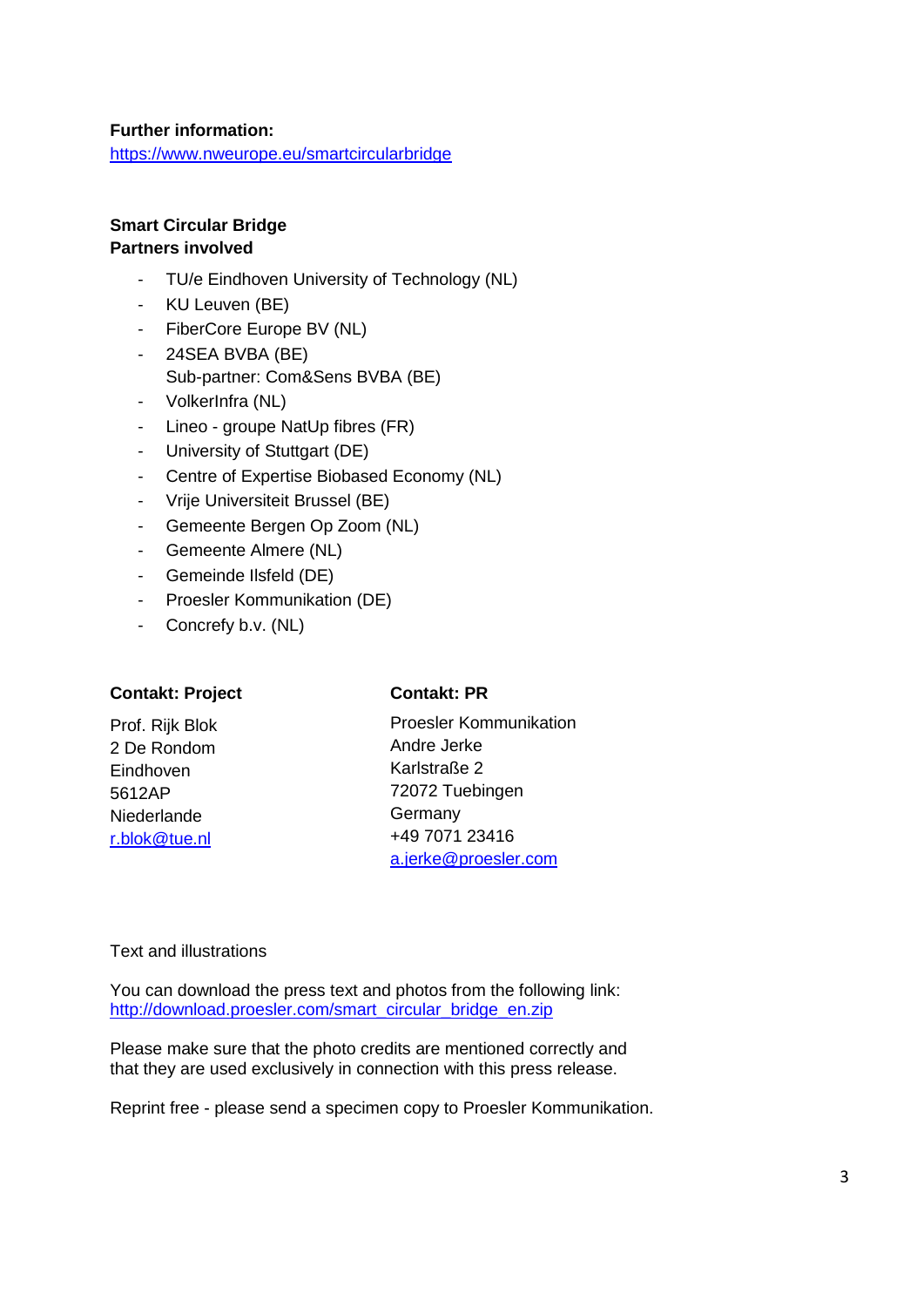## **Illustrations**



Bio-composites offer great freedom of form and enable structurally optimised and resource-efficient, yet elegant designs.



(C) BioMat at ITKE/University of Stuttgart

By 2023, three bicycle and pedestrian bridges will be built in the Netherlands and Germany - the first one already in spring 2021 in Almere (NL).